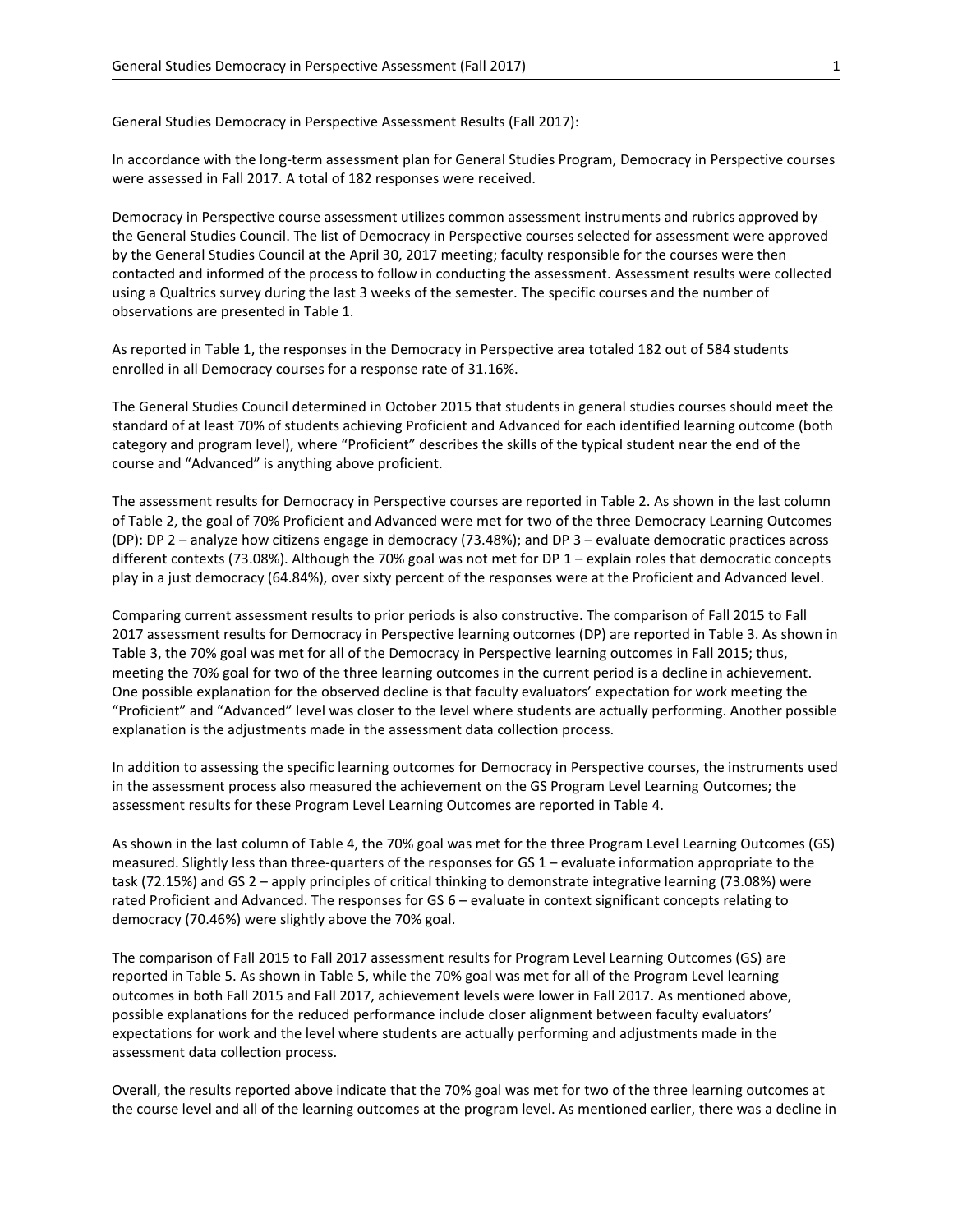the results from the last assessment cycle (Fall 2015). Going forward, additional information and feedback from instructors carrying out the assessment will be sought prior to making any recommendations regarding strategies to further improve the results. It should also be recognized that the results reported above are from the secondtime data collection in the assessment cycle. Thus, the results should be considered another step in determining the base-line for achievement of the learning outcomes. As more data become available, recommendations for any potential changes can be made.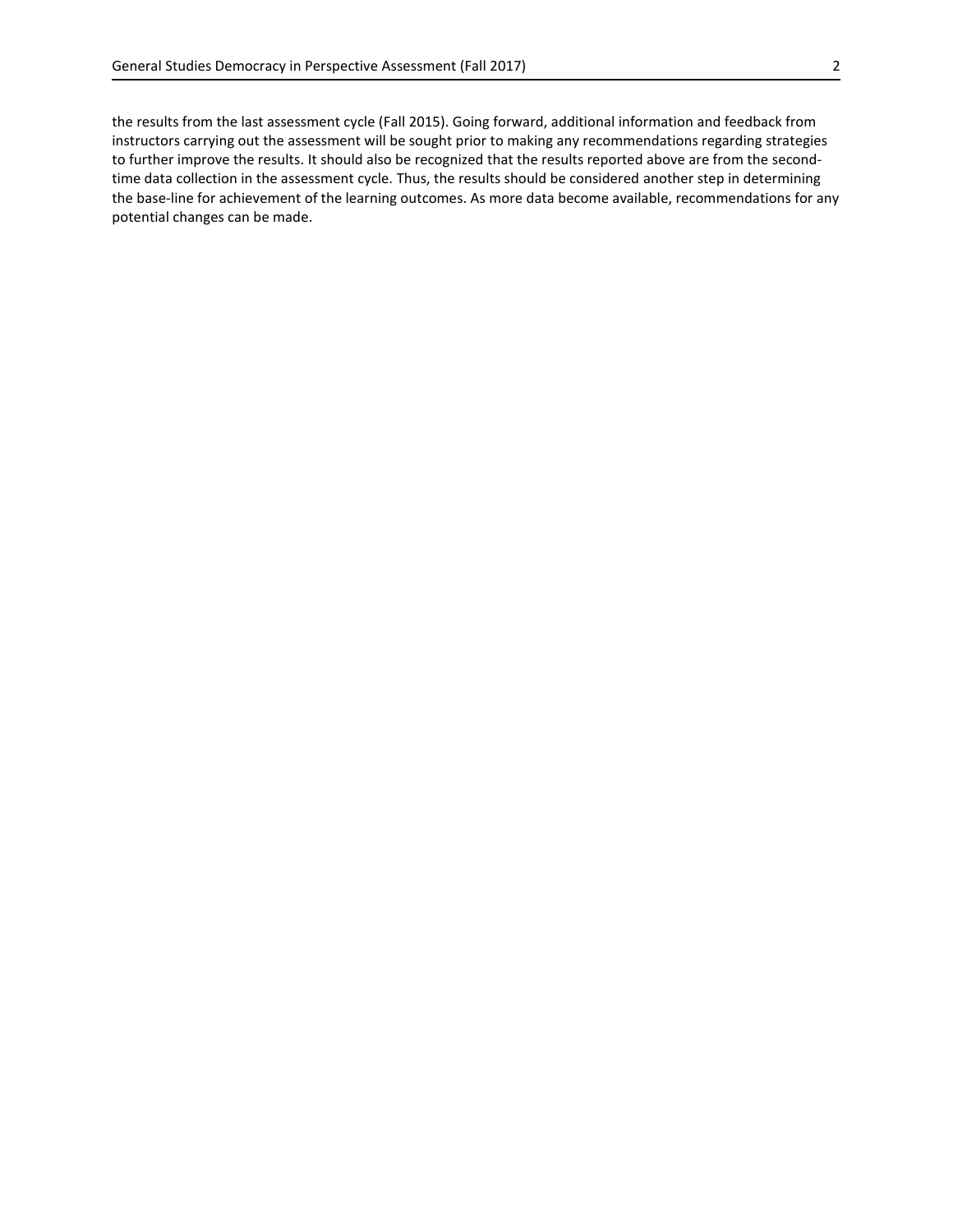|                                                 |           | Percent  |
|-------------------------------------------------|-----------|----------|
| Course                                          | Responses | assessed |
| <b>GEOG 323</b>                                 | 21        |          |
| <b>HIST 176</b>                                 | 22        |          |
| <b>ITEC 225</b>                                 | 0         |          |
| <b>PSCI 170</b>                                 | 30        |          |
| <b>PHIL 105</b>                                 | 9         |          |
| <b>SOWK 170</b>                                 | 100       |          |
| Total                                           | 182       |          |
| Enrollment in all Democracy Courses (fall 2017) | 584       | 31.16    |

## Table 1. Democracy in Perspective Courses Included in GS Assessment in Fall 2017 and Responses.

## Table 2. Democracy in Perspective Assessment Results for Fall 2017 (Percent of Total Responses by Learning Outcomes).

|                                                                                                                                                                | Does not |                  |            |            |          | <b>Proficient and</b> |
|----------------------------------------------------------------------------------------------------------------------------------------------------------------|----------|------------------|------------|------------|----------|-----------------------|
| Democracy Learning Outcome (DP):                                                                                                                               | meet     | <b>Beginning</b> | Developing | Proficient | Advanced | <b>Advanced</b>       |
| DP 1: Explain the roles that democratic concepts,<br>including individual rights, play in a just<br>democracy.                                                 | 4.40     | 3.85             | 26.92      | 39.56      | 25.27    | 64.84                 |
| DP 2: Analyze how citizens engage in democracy.                                                                                                                | 2.21     | 3.87             | 20.44      | 48.07      | 25.41    | 73.48                 |
| DP 3: Evaluate democratic practices across<br>different contexts (such as settings, time,<br>socioeconomic conditions, cultures, and<br>political boundaries). | 1.65     | 3.85             | 21.43      | 47.25      | 25.82    | 73.08                 |

## Table 3. Democracy in Perspective Assessment Results Comparison of Fall 2015 to Fall 2017 (Percent of Total Responses by Leaning Outcomes).

|                                          | DP 1: Explain the roles that democratic<br>concepts, including individual rights, play in<br>a just democracy. |                  | <b>DP 2:</b> Analyze how citizens engage in<br>democracy. |                  | DP 3: Evaluate democratic practices across<br>different contexts (such as settings, time,<br>socioeconomic conditions, cultures, and<br>political boundaries). |                  |  |
|------------------------------------------|----------------------------------------------------------------------------------------------------------------|------------------|-----------------------------------------------------------|------------------|----------------------------------------------------------------------------------------------------------------------------------------------------------------|------------------|--|
|                                          | <b>Fall 2015</b>                                                                                               | <b>Fall 2017</b> | <b>Fall 2015</b>                                          | <b>Fall 2017</b> | Fall 2015                                                                                                                                                      | <b>Fall 2017</b> |  |
| Does not meet                            | 2.92                                                                                                           | 4.40             | 2.34                                                      | 2.21             | 2.34                                                                                                                                                           | 1.65             |  |
| <b>Beginning</b>                         | 0.00                                                                                                           | 3.85             | 0.58                                                      | 3.87             | 2.34                                                                                                                                                           | 3.85             |  |
| <b>Developing</b>                        | 12.28                                                                                                          | 26.92            | 14.04                                                     | 20.44            | 11.70                                                                                                                                                          | 21.43            |  |
| Proficient                               | 66.67                                                                                                          | 39.56            | 60.82                                                     | 48.07            | 68.42                                                                                                                                                          | 47.25            |  |
| Advanced                                 | 18.13                                                                                                          | 25.27            | 22.22                                                     | 25.41            | 15.20                                                                                                                                                          | 25.82            |  |
| <b>Proficient and</b><br><b>Advanced</b> | 84.80                                                                                                          | 64.84            | 83.04                                                     | 73.48            | 83.63                                                                                                                                                          | 73.08            |  |